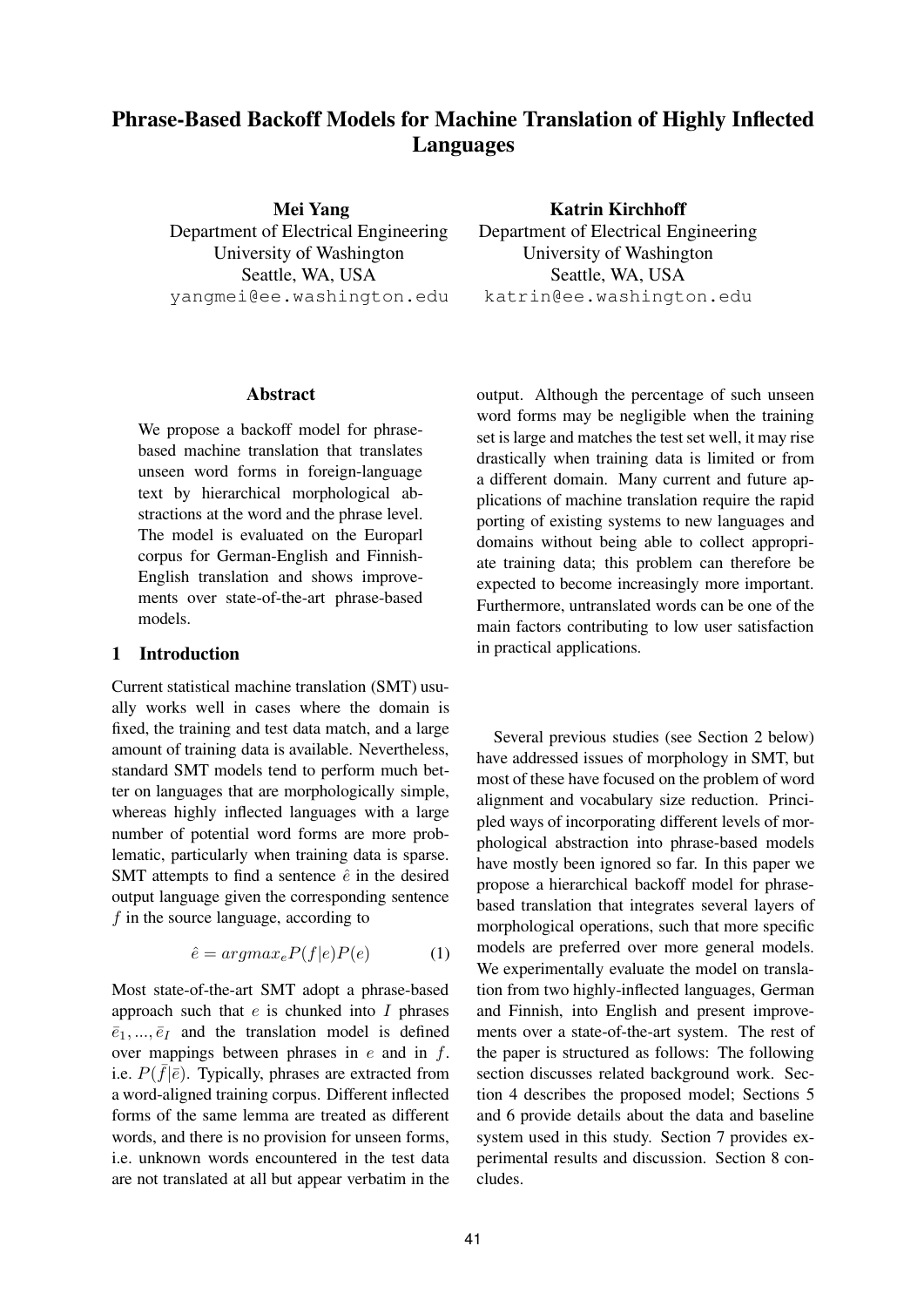## **2 Morphology in SMT Systems**

Previous approaches have used morpho-syntactic knowledge mainly at the low-level stages of a machine translation system, i.e. for preprocessing. (Niessen and Ney, 2001a) use morpho-syntactic knowledge for reordering certain syntactic constructions that differ in word order in the source vs. target language (German and English). Reordering is applied before training and after generating the output in the target language. Normalization of English/German inflectional morphology to base forms for the purpose of word alignment is performed in (Corston-Oliver and Gamon, 2004) and (Koehn, 2005), demonstrating that the vocabulary size can be reduced significantly without affecting performance.

Similar morphological simplifications have been applied to other languages such as Romanian (Fraser and Marcu, 2005) in order to decrease word alignment error rate. In (Niessen and Ney, 2001b), a hierarchical lexicon model is used that represents words as combinations of full forms, base forms, and part-of-speech tags, and that allows the word alignment training procedure to interpolate counts based on the different levels of representation. (Goldwater and McCloskey, 2005) investigate various morphological modifications for Czech-English translations: a subset of the vocabulary was converted to stems, pseudowords consisting of morphological tags were introduced, and combinations of stems and morphological tags were used as new word forms. Small improvements were found in combination with a word-to-word translation model. Most of these techniques have focused on improving word alignment or reducing vocabulary size; however, it is often the case that better word alignment does not improve the overall translation performance of a standard phrase-based SMT system.

Phrase-based models themselves have not benefited much from additional morpho-syntactic knowledge; e.g. (Lioma and Ounis, 2005) do not report any improvement from integrating part-ofspeech information at the phrase level. One successful application of morphological knowledge is (de Gispert et al., 2005), where knowledge-based morphological techniques are used to identify unseen verb forms in the test text and to generate inflected forms in the target language based on annotated POS tags and lemmas. Phrase prediction in the target language is conditioned on the phrase in the source language as well the corresponding tuple of lemmatized phrases. This technique worked well for translating from a morphologically poor language (English) to a more highly inflected language (Spanish) when applied to unseen verb forms. Treating both known and unknown verbs in this way, however, did not result in additional improvements. Here we extend the notion of treating known and unknown words differently and propose a backoff model for phrasebased translation.

## **3 Backoff Models**

Generally speaking, backoff models exploit relationships between more general and more specific probability distributions. They specify under which conditions the more specific model is used and when the model "backs off" to the more general distribution. Backoff models have been used in a variety of ways in natural language processing, most notably in statistical language modeling. In language modeling, a higher-order n-gram distribution is used when it is deemed reliable (determined by the number of occurrences in the training data); otherwise, the model backs off to the next lower-order n-gram distribution. For the case of trigrams, this can be expressed as:

$$
p_{BO}(w_t|w_{t-1}, w_{t-2})
$$
\n
$$
= \begin{cases} d_{c}p_{ML}(w_t|w_{t-1}, w_{t-2}) \text{ if } c > \tau \\ \alpha(w_{t-1}, w_{t-2})p_{BO}(w_t|w_{t-1}) \text{ otherwise} \end{cases}
$$
\n(2)

where  $p_{ML}$  denotes the maximum-likelihood estimate, c denotes the count of the triple  $(w_i, w_{i-1}, w_{i-2})$  in the training data,  $\tau$  is the count threshold above which the maximum-likelihood estimate is retained, and  $d_{N(w_i,w_{i-1},w_{i-2})}$  is a discounting factor (generally between 0 and 1) that is applied to the higher-order distribution. The normalization factor  $\alpha(w_{i-1}, w_{i-2})$  ensures that the distribution sums to one. In (Bilmes and Kirchhoff, 2003) this method was generalized to a backoff model with multiple paths, allowing the combination of different backed-off probability estimates. Hierarchical backoff schemes have also been used by (Zitouni et al., 2003) for language modeling and by (Gildea, 2001) for semantic role labeling. (Resnik et al., 2001) used backoff translation lexicons for cross-language information retrieval. More recently, (Xi and Hwa, 2005) have used backoff models for combining in-domain and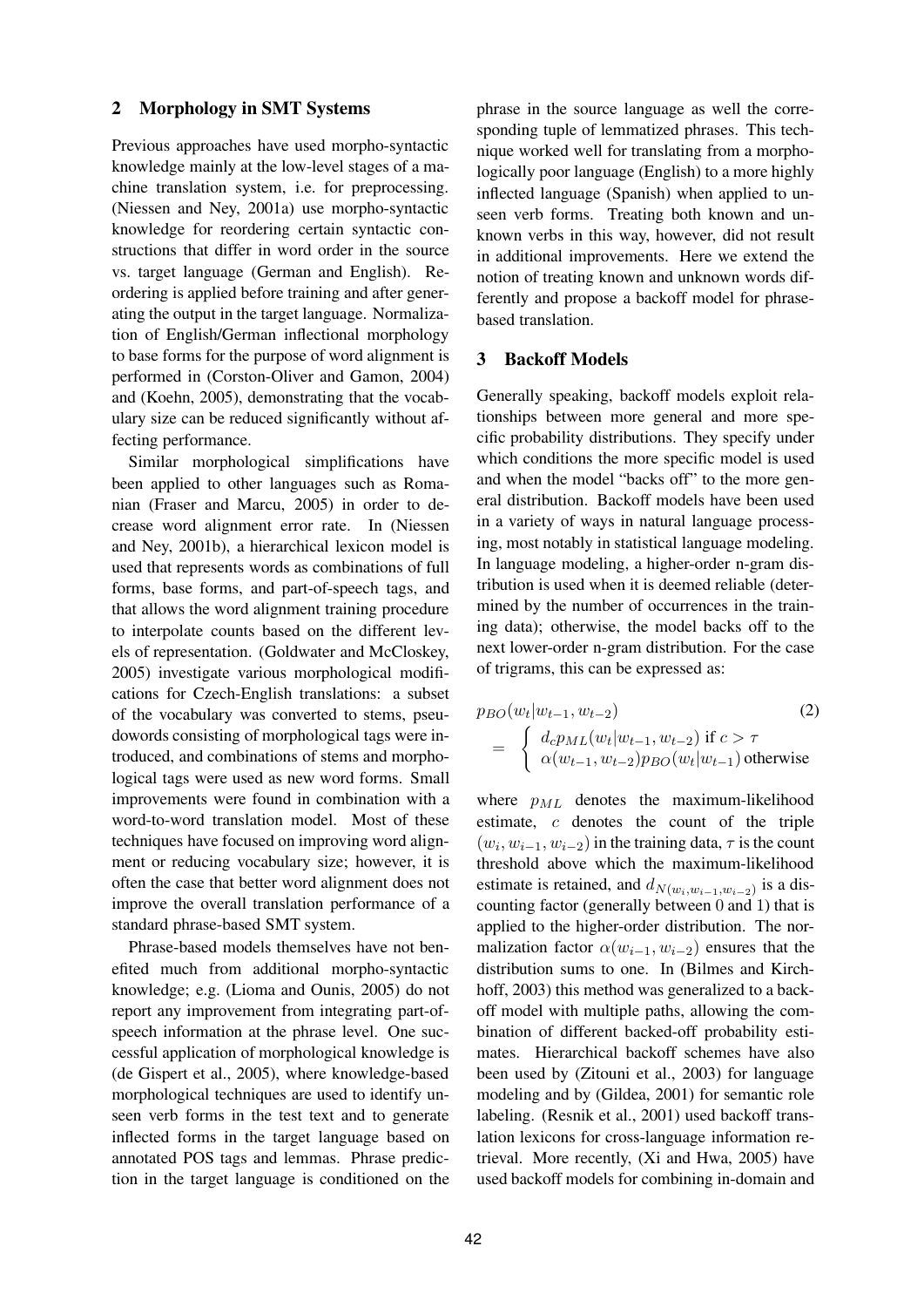out-of-domain data for the purpose of bootstrapping a part-of-speech tagger for Chinese, outperforming standard methods such as EM.

## **4 Backoff Models in MT**

In order to handle unseen words in the test data we propose a hierarchical backoff model that uses morphological information. Several morphological operations, in particular stemming and compound splitting, are interleaved such that a more specific form (i.e. a form closer to the full word form) is chosen before a more general form (i.e. a form that has undergone morphological processing). The procedure is shown in Figure 1 and can be described as follows: First, a standard phrase table based on full word forms is trained. If an unknown word  $f_i$  is encountered in the test data with context  $c_{f_i} = f_{i-n},..., f_{i-1}, f_{i+1},..., f_{i+m}$ , the word is first stemmed, i.e.  $f'_i = stem(f_i)$ . The phrase table entries for words sharing the same stem are then modified by replacing the respective words with their stems. If an entry can be found among these such that the source language side of the phrase pair consists of  $f_{i-n},..., f_{i-1}, stem(f_i), f_{i+1},..., f_{i+m}$ , the corresponding translation is used (or, if several possible translations occur, the one with the highest probability is chosen). Note that the context may be empty, in which case a single-word phrase is used. If this step fails, the model backs off to the next level and applies compound splitting to the unknown word (further described below), i.e.( $f''_{i1}$  $i''_i, f''_i = split(f_i)$ . The match with the original word-based phrase table is then performed again. If this step fails for either of the two parts of  $f''$ , stemming is applied again:  $f''_{i1}$  =  $stem(f''_{i1})$  $f''_{i1}$ ) and  $f'''_{i2} = stem(f''_{i2})$  $\binom{n}{i2}$ , and a match with the stemmed phrase table entries is carried out. Only if the attempted match fails at this level is the input passed on verbatim in the translation output.

The backoff procedure could in principle be performed on demand by a specialized decoder; however, since we use an off-the-shelf decoder (Pharaoh (Koehn, 2004)), backoff is implicitly enforced by providing a phrase-table that includes all required backoff levels and by preprocessing the test data accordingly. The phrase table will thus include entries for phrases based on full word forms as well as for their stemmed and/or split counterparts.

For each entry with decomposed morphological



Figure 1: Backoff procedure.

forms, four probabilities need to be provided: two phrasal translation scores for both translation directions,  $p(\bar{e}|\bar{f})$  and  $p(\bar{f}|\bar{e})$ , and two corresponding lexical scores, which are computed as a product of the word-by-word translation probabilities under the given alignment a:

$$
p_{lex}(\bar{e}|\bar{f}) = \prod_{j=1}^{J} \frac{1}{|j|a(i) = j|} \sum_{a(i) = j}^{I} p(f_j|e_i) \quad (3)
$$

where *j* ranges of words in phrase  $\bar{f}$  and *i* ranges of words in phrase  $\overline{e}$ . In the case of unknown words in the foreign language, we need the probabilities  $p(\bar{e}|stem(\bar{f})), p(stem(\bar{f})|\bar{e})$  (where the stemming operation  $stem(\bar{f})$  applies to the unknown words in the phrase), and their lexical equivalents. These are computed by relative frequency estimation, e.g.

$$
p(\bar{e}|stem(\bar{f})) = \frac{count(\bar{e},stem(\bar{f}))}{count(stem(\bar{f}))}
$$
 (4)

The other translation probabilities are computed analogously. Since normalization is performed over the entire phrase table, this procedure has the effect of discounting the original probability  $p_{orig}(\bar{e}|\bar{f})$  since  $\bar{e}$  may now have been generated by either  $\bar{f}$  or by  $stem(\bar{f})$ . In the standard formulation of backoff models shown in Equation 3, this amounts to:

$$
p_{BO}(\bar{e}|\bar{f})
$$
\n
$$
= \begin{cases} d_{\bar{e},\bar{f}} p_{orig}(\bar{e}|\bar{f}) \text{ if } c(\bar{e},\bar{f}) > 0\\ p(\bar{e}|stem(\bar{f})) \text{ otherwise} \end{cases}
$$
\n(5)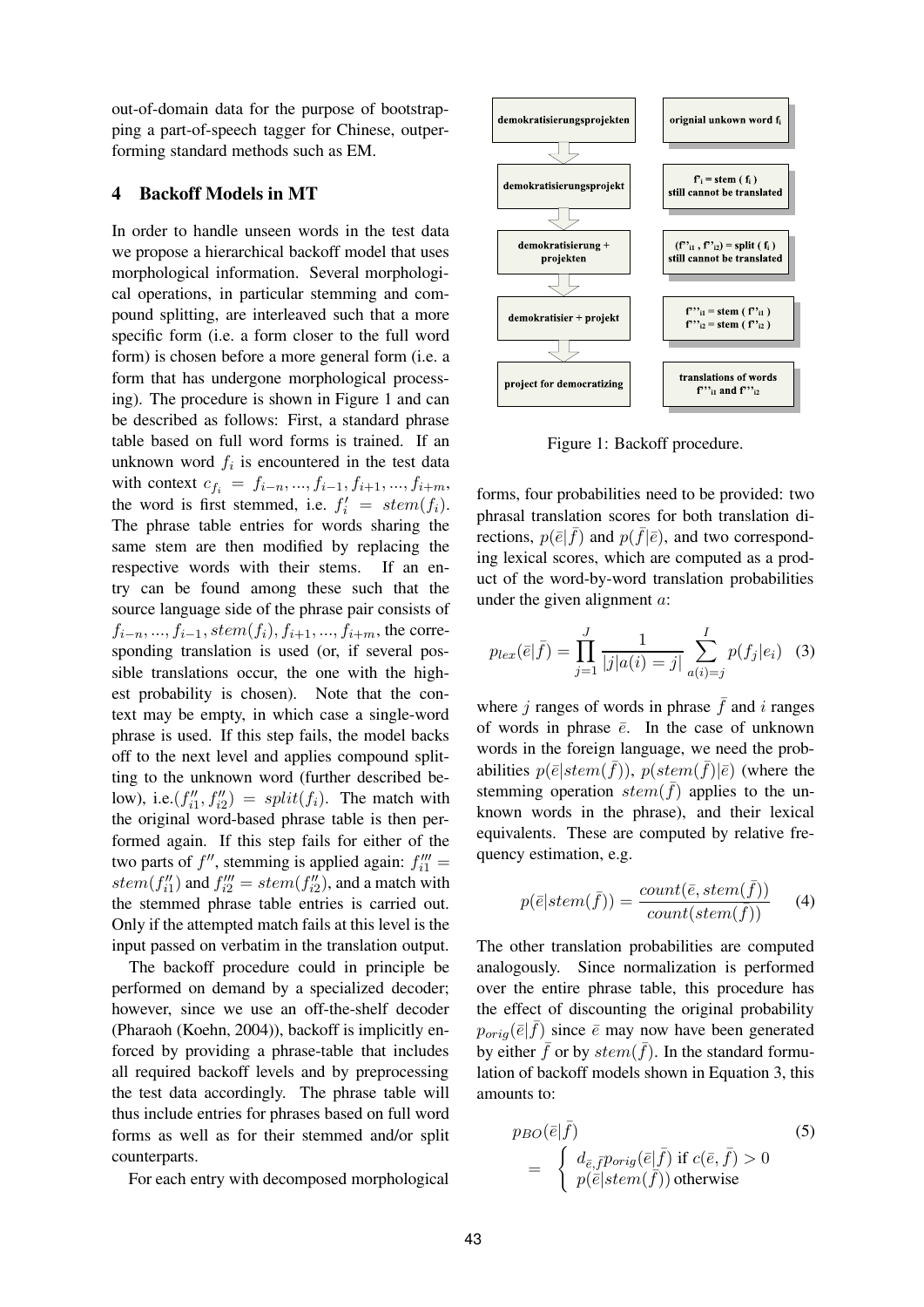where

$$
d_{\bar{e},\bar{f}} = \frac{1 - p(\bar{e}, stem(\bar{f}))}{p(\bar{e}, \bar{f})}
$$
(6)

is the amount by which the word-based phrase translation probability is discounted. Equivalent probability computations are carried out for the lexical translation probabilities. Similar to the backoff level that uses stemming, the translation probabilities need to be recomputed for the levels that use splitting and combined splitting/stemming.

In order to derive the morphological decomposition we use existing tools. For stemming we use the TreeTagger (Schmid, 1994) for German and the Snowball stemmer<sup>1</sup> for Finnish. A variety of ways for compound splitting have been investigated in machine translation (Koehn, 2003). Here we use a simple technique that considers all possible ways of segmenting a word into two subparts (with a minimum-length constraint of three characters on each subpart). A segmentation is accepted if the subparts appear as individual items in the training data vocabulary. The only linguistic knowledge used in the segmentation process is the removal of final  $\langle s \rangle$  from the first part of the compound before trying to match it to an existing word. This character (*Fugen-s*) is often inserted as "glue" when forming German compounds. Other glue characters were not considered for simplicity (but could be added in the future). The segmentation method is clearly not linguistically adequate: first, words may be split into more than two parts. Second, the method may generate multiple possible segmentations without a principled way of choosing among them; third, it may generate invalid splits. However, a manual analysis of 300 unknown compounds in the German development set (see next section) showed that 95.3% of them were decomposed correctly: for the domain at hand, most compounds need not be split into more than two parts; if one part is itself a compound it is usually frequent enough in the training data to have a translation. Furthermore, lexicalized compounds, whose decomposition would lead to wrong translations, are also typically frequent words and have an appropriate translation in the training data.

#### **5 Data**

Our data consists of the Europarl training, development and test definitions for German-English and Finnish-English of the 2005 ACL shared data task (Koehn and Monz, 2005). Both German and Finnish are morphologically rich languages: German has four cases and three genders and shows number, gender and case distinctions not only on verbs, nouns, and adjectives, but also on determiners. In addition, it has notoriously many compounds. Finnish is a highly agglutinative language with a large number of inflectional paradigms (e.g. one for each of its 15 cases). Noun compounds are also frequent. On the 2005 ACL shared MT data task, Finnish to English translation showed the lowest average performance (17.9% BLEU) and German had the second lowest (21.9%), while the average BLEU scores for French-to-English and Spanish-to-English were much higher (27.1% and 27.8%, respectively).

The data was preprocessed by lowercasing and filtering out sentence pairs whose length ratio (number of words in the source language divided by the number of words in the target language, or vice versa) was  $> 9$ . The development and test sets consist of 2000 sentences each. In order to study the effect of varying amounts of training data we created several training partitions consisting of random selections of a subset of the full training set. The sizes of the partitions are shown in Table 1, together with the resulting percentage of out-of-vocabulary (OOV) words in the development and test sets ("type" refers to a unique word in the vocabulary, "token" to an instance in the actual text).

#### **6 System**

We use a two-pass phrase-based statistical MT system using GIZA++ (Och and Ney, 2000) for word alignment and Pharaoh (Koehn, 2004) for phrase extraction and decoding. Word alignment is performed in both directions using the IBM-4 model. Phrases are then extracted from the word alignments using the method described in (Och and Ney, 2003). For first-pass decoding we use Pharaoh in n-best mode. The decoder uses a weighted combination of seven scores: 4 translation model scores (phrase-based and lexical scores for both directions), a trigram language model score, a distortion score, and a word penalty. Nonmonotonic decoding is used, with no limit on the

<sup>1</sup> http://snowball.tartarus.org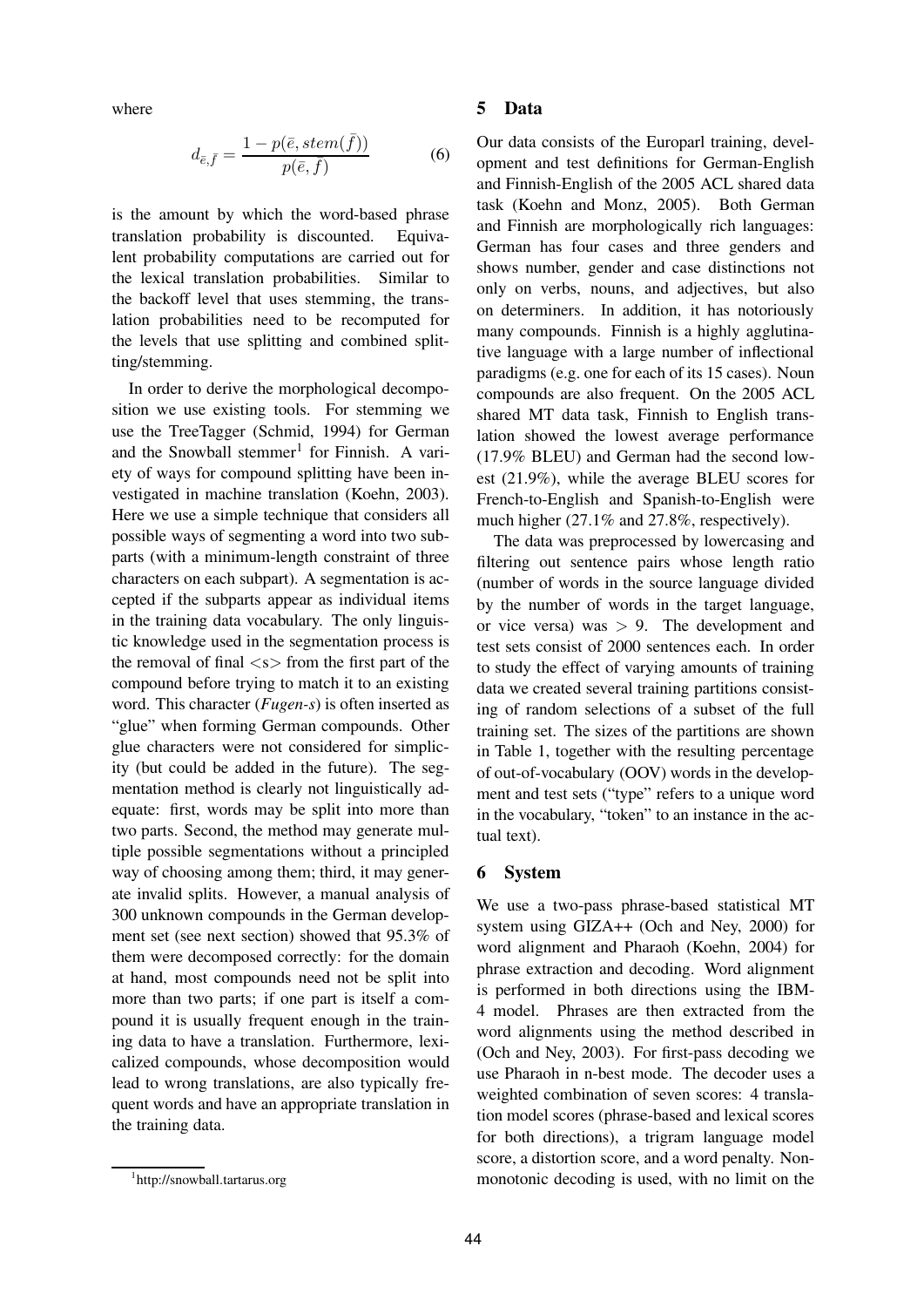| German-English  |          |         |           |           |
|-----------------|----------|---------|-----------|-----------|
| <b>Set</b>      | $#$ sent | # words | oov dev   | oov test  |
| train1          | 5K       | 101K    | 7.9/42.6  | 7.9/42.7  |
| train2          | 25K      | 505K    | 3.8/22.1  | 3.7/21.9  |
| train3          | 50K      | 1013K   | 2.7/16.1  | 2.7/16.1  |
| train4          | 250K     | 5082K   | 1.3/8.1   | 1.2/7.5   |
| train5          | 751K     | 15258K  | 0.8/4.9   | 0.7/4.4   |
| Finnish-English |          |         |           |           |
|                 |          |         |           |           |
| <b>Set</b>      | $#$ sent | # words | oov dev   | oov test  |
| train1          | 5K       | 78K     | 16.6/50.6 | 16.4/50.6 |
| train2          | 25K      | 395K    | 8.6/28.2  | 8.4/27.8  |
| train3          | 50K      | 790K    | 6.3/21.0  | 6.2/20.8  |
| train4          | 250K     | 3945K   | 3.1/10.4  | 3.0/10.2  |

Table 1: Training set sizes and percentages of OOV words (types/tokens) on the development and test sets.

|                 | dev  | test  |
|-----------------|------|-------|
| Finnish-English | 22.2 | 122.0 |
| German-English  | 24.6 | 24.8  |

Table 2: Baseline system BLEU scores (%) on dev and test sets.

number of moves. The score combination weights are trained by a minimum error rate training procedure similar to (Och and Ney, 2003). The trigram language model uses modified Kneser-Ney smoothing and interpolation of trigram and bigram estimates and was trained on the English side of the bitext. In the first pass, 2000 hypotheses are generated per sentence. In the second pass, the seven scores described above are combined with 4-gram language model scores. The performance of the baseline system on the development and test sets is shown in Table 2. The BLEU scores obtained are state-of-the-art for this task.

#### **7 Experiments and Results**

We first investigated to what extent the OOV rate on the development data could be reduced by our backoff procedure. Table 3 shows the percentage of words that are still untranslatable after backoff. A comparison with Table 1 shows that the backoff model reduces the OOV rate, with a larger reduction effect observed when the training set is smaller. We next performed translation with backoff systems trained on each data partition. In each case, the combination weights for the indi-

|        | German-English  |          |  |
|--------|-----------------|----------|--|
|        | dev set         | test set |  |
| train1 | 5.2/27.7        | 5.1/27.3 |  |
| train2 | 2.0/11.7        | 2.0/11.6 |  |
| train3 | 1.4/8.1         | 1.3/7.6  |  |
| train4 | 0.5/3.1         | 0.5/2.9  |  |
| train5 | 0.3/1.7         | 0.2/1.3  |  |
|        |                 |          |  |
|        | Finnish-English |          |  |
|        | dev set         | test set |  |
| train1 | 9.1/28.5        | 9.2/28.9 |  |
| train2 | 3.8/12.4        | 3.7/12.3 |  |
| train3 | 2.5/8.2         | 2.4/8.0  |  |
| train4 | 0.9/3.2         | 0.9/3.0  |  |

Table 3: OOV rates (%) on the development and test sets under the backoff model (word types/tokens).

vidual model scores were re-optimized. Table 4 shows the evaluation results on the dev set. Since the BLEU score alone is often not a good indicator of successful translations of unknown words (the unigram or bigram precision may be increased but may not have a strong effect on the overall BLEU score), position-independent word error rate (PER) rate was measured as well. We see improvements in BLEU score and PERs in almost all cases. Statistical significance was measured on PER using a difference of proportions significance test and on BLEU using a segment-level paired t-test. PER improvements are significant almost all training conditions for both languages; BLEU improvements are significant in all conditions for Finnish and for the two smallest training sets for German. The effect on the overall development set (consisting of both sentences with known words only and sentences with unknown words) is shown in Table 5. As expected, the impact on overall performance is smaller, especially for larger training data sets, due to the relatively small percentage of OOV tokens (see Table 1). The evaluation results for the test set are shown in Tables 6 (for the subset of sentences with OOVs) and 7 (for the entire test set), with similar conclusions.

The examples A and B in Figure 2 demonstrate higher-scoring translations produced by the backoff system as opposed to the baseline system. An analysis of the backoff system output showed that in some cases (e.g. examples C and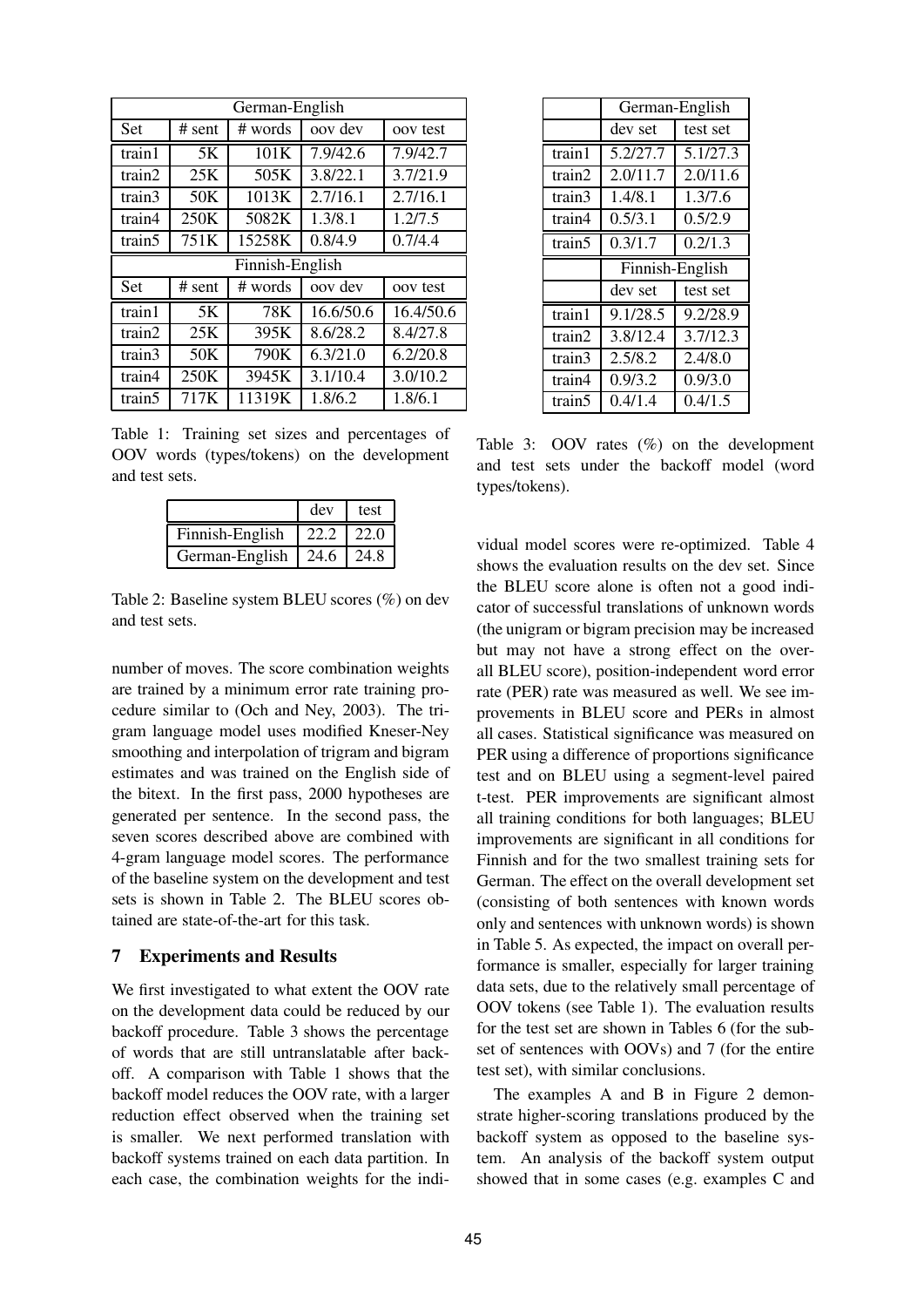| German-English |             |                 |             |            |  |
|----------------|-------------|-----------------|-------------|------------|--|
|                | baseline    |                 | backoff     |            |  |
| Set            | <b>BLEU</b> | <b>PER</b>      | <b>BLEU</b> | <b>PER</b> |  |
| train1         | 14.2        | 56.9            | 15.4        | 55.5       |  |
| train2         | 16.3        | 55.2            | 17.3        | 51.8       |  |
| train3         | 17.8        | 51.1            | 18.4        | 49.7       |  |
| train4         | 19.6        | 51.1            | 19.9        | 47.6       |  |
| train5         | 21.9        | 46.6            | 22.6        | 46.0       |  |
|                |             | Finnish-English |             |            |  |
|                | baseline    |                 | backoff     |            |  |
| Set            | <b>BLEU</b> | <b>PER</b>      | <b>BLEU</b> | <b>PER</b> |  |
| Set            | BLEU        | <b>PER</b>      | <b>BLEU</b> | <b>PER</b> |  |
| train1         | 12.4        | 59.9            | 13.6        | 57.8       |  |
| train2         | 13.0        | 61.2            | 13.9        | 59.1       |  |
| train3         | 14.0        | 58.0            | 14.7        | 57.8       |  |
| train4         | 17.4        | 52.7            | 18.4        | 50.8       |  |
| train5         | 16.8        | 52.7            | 18.7        | 50.2       |  |

Table 4: BLEU (%) and position-independent word error rate (PER) on the subset of the development data containing unknown words (secondpass output). Here and in the following tables, statistically significant differences to the baseline model are shown in boldface ( $p < 0.05$ ).

|        |             | German-English  |                   |                   |
|--------|-------------|-----------------|-------------------|-------------------|
|        | baseline    |                 | backoff           |                   |
| Set    | <b>BLEU</b> | <b>PER</b>      | <b>BLEU</b>       | <b>PER</b>        |
| train1 | 15.3        | 56.4            | $16.\overline{3}$ | $\overline{55.1}$ |
| train2 | 19.0        | 53.0            | 19.5              | 51.6              |
| train3 | 20.0        | 49.9            | 20.5              | 49.3              |
| train4 | 22.2        | 49.0            | 22.4              | 48.1              |
| train5 | 24.6        | 46.5            | 24.7              | 45.6              |
|        |             | Finnish-English |                   |                   |
|        | baseline    |                 | backoff           |                   |
| Set    | <b>BLEU</b> | <b>PER</b>      | <b>BLEU</b>       | <b>PER</b>        |
| train1 | 13.1        | 59.3            | 14.4              | 57.4              |
| train2 | 14.5        | 59.7            | 15.4              | 58.3              |
| train3 | 16.0        | 56.5            | 16.5              | 56.5              |
| train4 | 21.0        | 50.0            | 21.4              | 49.2              |
| train5 | 22.2        | 50.5            | 22.5              | 49.7              |

Table 5: BLEU (%) and position-independent word error rate (PER) for the entire development set.

|        |             | German-English  |             |            |
|--------|-------------|-----------------|-------------|------------|
|        | baseline    |                 | backoff     |            |
| Set    | <b>BLEU</b> | <b>PER</b>      | <b>BLEU</b> | <b>PER</b> |
| train1 | 14.3        | 56.2            | 15.5        | 55.1       |
| train2 | 17.1        | 54.3            | 17.6        | 50.7       |
| train3 | 17.4        | 50.8            | 18.1        | 49.7       |
| train4 | 18.9        | 49.8            | 18.8        | 48.2       |
| train5 | 19.1        | 46.3            | 19.4        | 46.2       |
|        |             | Finnish-English |             |            |
|        |             |                 |             |            |
|        | baseline    |                 | backoff     |            |
| Set    | <b>BLEU</b> | <b>PER</b>      | <b>BLEU</b> | <b>PER</b> |
| train1 | 12.4        | 59.5            | 13.5        | 57.5       |
| train2 | 13.3        | 60.7            | 14.2        | 59.0       |
| train3 | 14.1        | 58.2            | 15.1        | 57.3       |
| train4 | 17.2        | 54.0            | 18.4        | 50.2       |

Table 6: BLEU (%) and position-independent word error rate (PER) for the test set (subset with OOV words).

D in Figure 2), the backoff model produced a good translation, but the translation was a paraphrase rather than an identical match to the reference translation. Since only a single reference translation is available for the Europarl data (preventing the computation of a BLEU score based on multiple hand-annotated references), good but non-matching translations are not taken into account by our evaluation method. In other cases the unknown word was translated correctly, but since it was translated as single-word phrase the segmentation of the entire sentence was affected. This may cause greater distortion effects since the sentence is segmented into a larger number of smaller phrases, each of which can be reordered. We therefore added the possibility of translating an unknown word in its phrasal context by stemming up to  $m$  words to the left and right in the original sentence and finding translations for the entire stemmed phrase (i.e. the function  $stem()$ is now applied to the entire phrase). This step is inserted before the stemming of a single word f in the backoff model described above. However, since translations for entire stemmed phrases were found only in about 1% of all cases, there was no significant effect on the BLEU score. Another possibility of limiting reordering effects resulting from single-word translations of OOVs is to restrict the distortion limit of the decoder. Our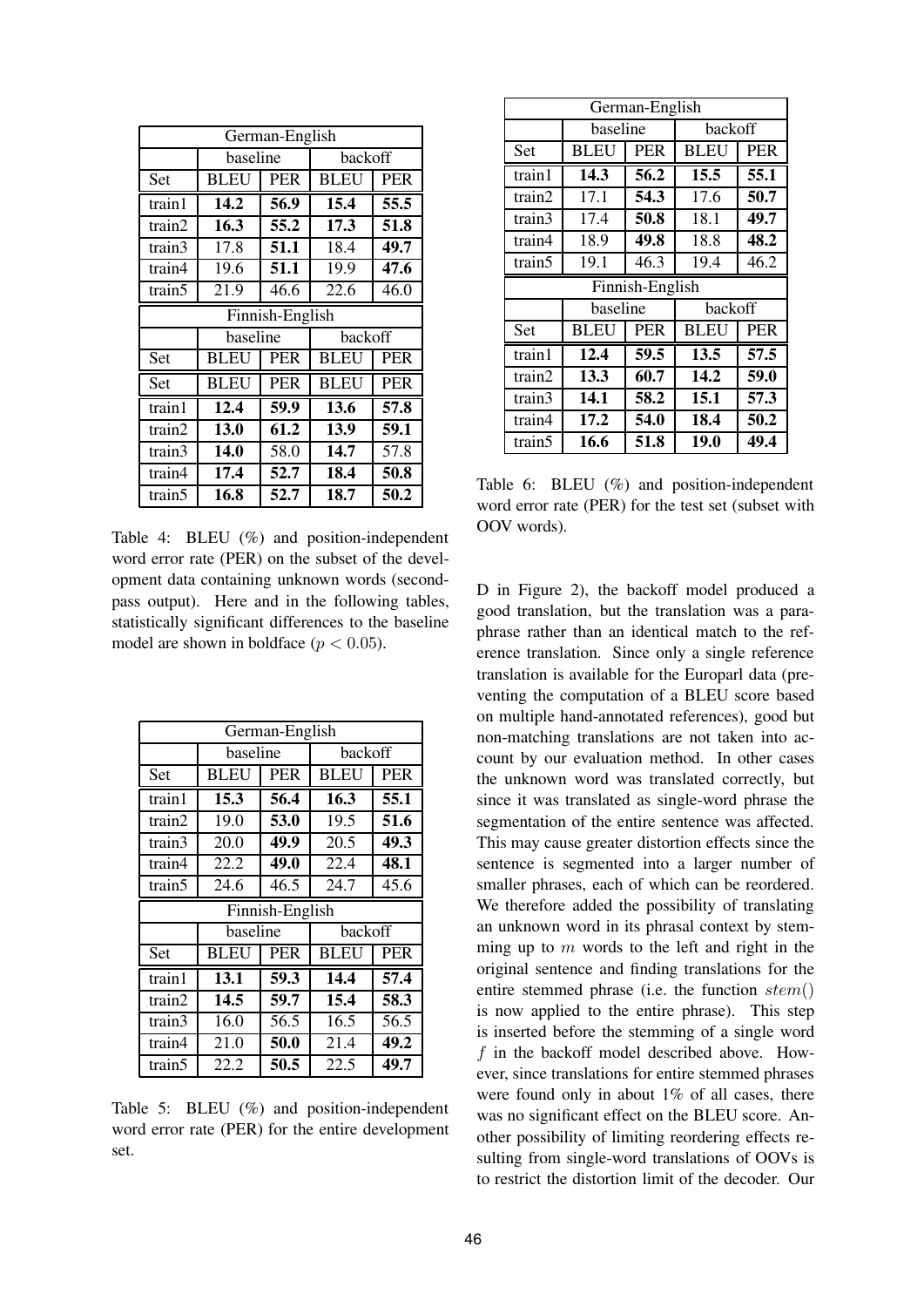| German-English  |             |            |             |            |  |
|-----------------|-------------|------------|-------------|------------|--|
|                 | baseline    |            | backoff     |            |  |
| Set             | <b>BLEU</b> | <b>PER</b> | <b>BLEU</b> | <b>PER</b> |  |
| train1          | 15.3        | 55.8       | 16.3        | 54.8       |  |
| train2          | 19.4        | 52.3       | 19.6        | 50.9       |  |
| train3          | 20.3        | 49.6       | 20.7        | 49.2       |  |
| train4          | 22.5        | 48.1       | 22.5        | 47.9       |  |
| train5          | 24.8        | 46.3       | 25.1        | 45.5       |  |
| Finnish-English |             |            |             |            |  |
|                 |             |            |             |            |  |
|                 | baseline    |            | backoff     |            |  |
| Set             | BLEU        | <b>PER</b> | <b>BLEU</b> | <b>PER</b> |  |
| train1          | 12.9        | 58.7       | 14.0        | 57.0       |  |
| train2          | 14.5        | 59.5       | 15.3        | 58.4       |  |
| train3          | 15.6        | 56.6       | 16.4        | 56.2       |  |
| train4          | 20.6        | 50.3       | 21.0        | 49.6       |  |

Table 7: BLEU (%) and position-independent word error rate (PER) for the test set (entire test set).

experiments showed that this improves the BLEU score slightly for both the baseline and the backoff system; the relative difference, however, remained the same.

## **8 Conclusions**

We have presented a backoff model for phrasebased SMT that uses morphological abstractions to translate unseen word forms in the foreign language input. When a match for an unknown word in the test set cannot be found in the trained phrase table, the model relies instead on translation probabilities derived from stemmed or split versions of the word in its phrasal context. An evaluation of the model on German-English and Finnish-English translations of parliamentary proceedings showed statistically significant improvements in PER for almost all training conditions and significant improvements in BLEU when the training set is small (100K words), with larger improvements for Finnish than for German. This demonstrates that our method is mainly relevant for highly inflected languages and sparse training data conditions. It is also designed to improve human acceptance of machine translation output, which is particularly adversely affected by untranslated words.

### **Acknowledgments**

This work was funded by NSF grant no. IIS-0308297. We thank Ilona Pitkänen for help with

Example A: (German-English): SRC: wir sind berzeugt davon, dass ein europa des friedens nicht durch militärbündnisse geschaffen wird. BASE: we are convinced that a europe of peace, not by **militärbündnisse** is created. BACKOFF: we are convinced that a europe of peace, not by **military alliance** is created. REF: we are convinced that a europe of peace will not be created through **military alliances**. Example B. (Finnish-English): SRC: arvoisa puhemies, puhuimme täällä eilisiltana serviasta ja siellä tapahtuvista vallankumouksellisista muutoksista. BASE: mr president, we talked about here last night, on the subject of serbia and there, of **vallankumouksellisista** changes. BACKOFF: mr president, we talked about here last night, on the subject of serbia and there, of **revolutionary** changes. REF: mr. president, last night we discussed the topic of serbia and the **revolutionary** changes that are taking place there. Example C. (Finnish-English): SRC: toivon tältä osin, että yhdistyneiden kansakuntien alaisuudessa käytävissä neuvotteluissa päästäisiin sellaiseen lopputulokseen, että kyproksen kreikkalainen ja turkkilainen väestönosa voisivat yhdessä nauttia liittymisen mukanaan tuomista eduista yhdistetyssä tasavallassa. BASE: i hope that the united nations in the negotiations to reach a conclusion that the greek and turkish accession to the benefit of the benefits of the republic of ydistetyssi brings together **vaestonosa** could, in this respect, under the auspices. BACKOFF: i hope that the united nations in the negotiations to reach a conclusion that the greek and turkish **communities** can work together to bring the benefi ts of the accession of the republic of ydistetyssä. in this respect, under the REF: in this connection, i would hope that the talks conducted under the auspices of the united nations will be able to come to a successful conclusion enabling the greek and turkish cypriot **populations** to enjoy the advantages of membership of the european union in the context of a reunifi ed republic. Example D. (German-English): SRC:so sind wir beim durcharbeiten des textes verfahren, wobei wir bei einer reihe von punkten versucht haben, noch einige straffungen vorzunehmen.

BASE: we are in the durcharbeiten procedures of the text, although we have tried to make a few **straffungen** to carry out on a number of issues.

BACKOFF: we are in the durcharbeiten procedures, and we have tried to make a few **streamlining** of the text in a number of points.

REF: this is how we came to go through the text, and attempted **to cut down on** certain items in the process.

Figure 2: Translation examples (SRC = source, BASE = baseline system, BACKOFF = backoff system, REF = reference). OOVs and their translation are marked in boldface.